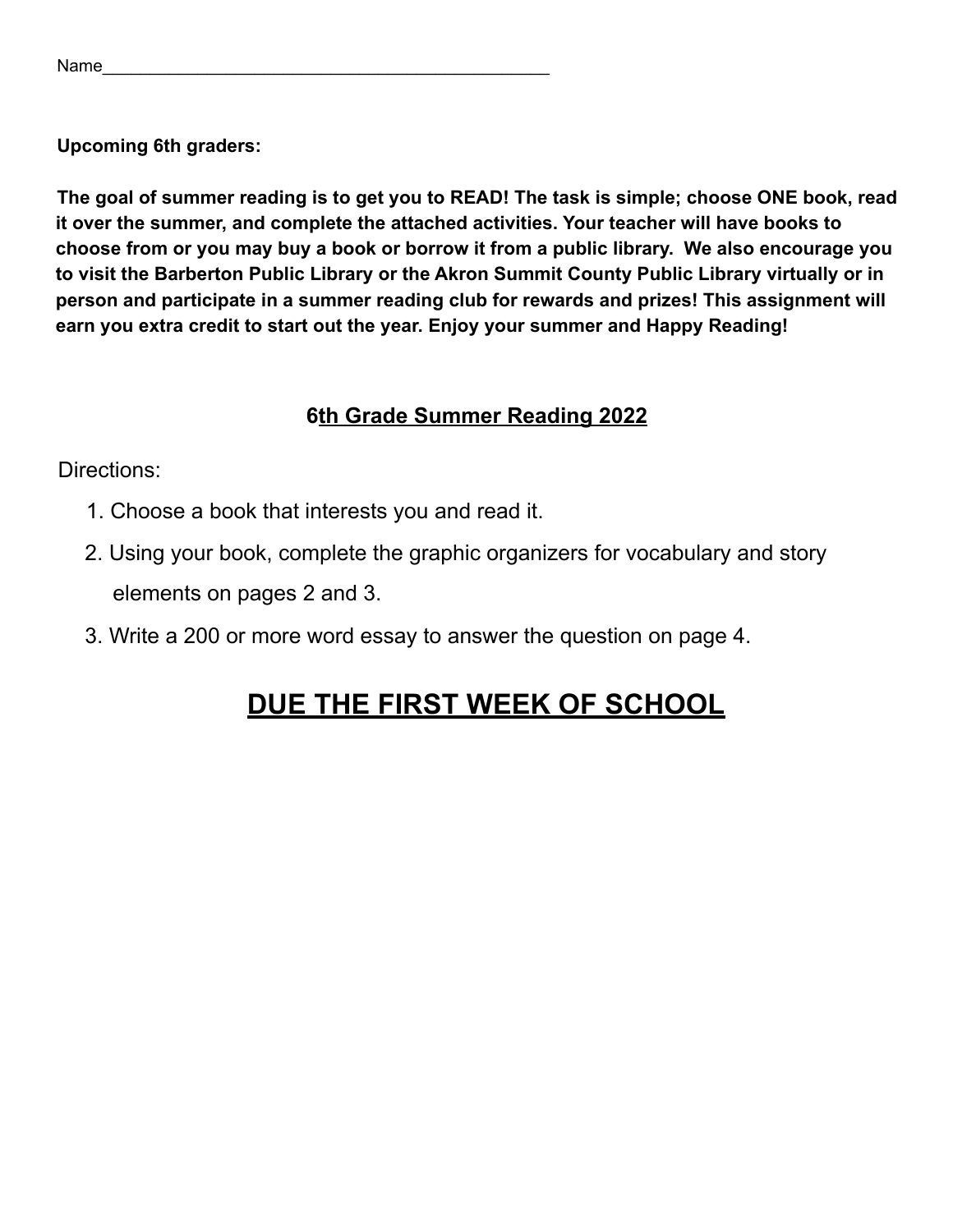DIRECTIONS: As you read your book, complete the chart using 5 words that are new to you.

| <b>Vocabulary</b><br><b>Word</b> | <b>Sentence</b><br>in the Story & page #                       | <b>My Best Guess</b><br><b>Definition</b> | <b>Dictionary Definition</b>                   |
|----------------------------------|----------------------------------------------------------------|-------------------------------------------|------------------------------------------------|
| ambition                         | "It was not just my<br>ambition, it was my<br>destiny." page 2 | What the character wanted                 | Desire and determination<br>to achieve success |
|                                  |                                                                |                                           |                                                |
|                                  |                                                                |                                           |                                                |
|                                  |                                                                |                                           |                                                |
|                                  |                                                                |                                           |                                                |
|                                  |                                                                |                                           |                                                |
|                                  |                                                                |                                           |                                                |
|                                  |                                                                |                                           |                                                |
|                                  |                                                                |                                           |                                                |
|                                  |                                                                |                                           |                                                |
|                                  |                                                                |                                           |                                                |
|                                  |                                                                |                                           |                                                |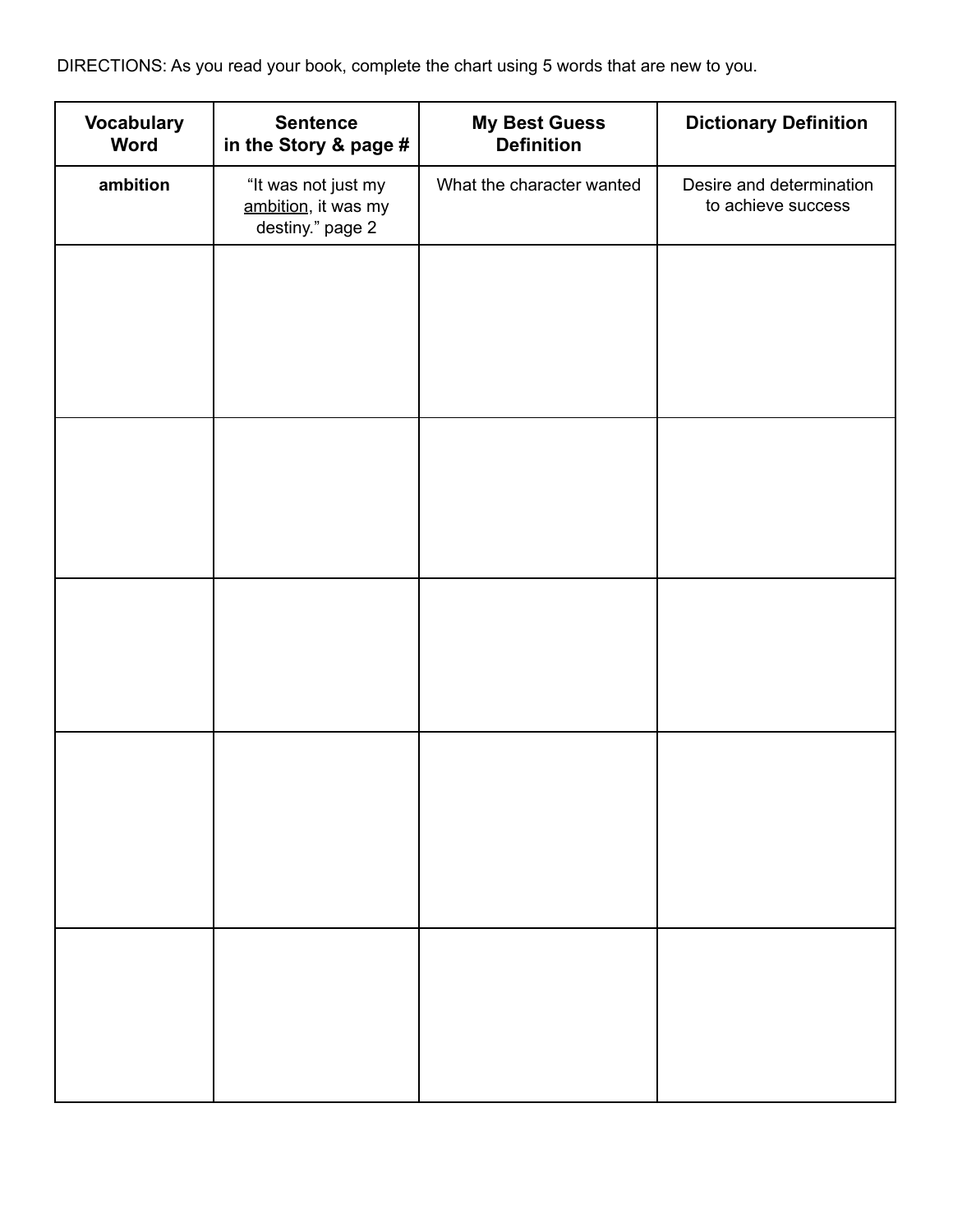## **Literary Elements**

| <b>Setting</b>                                   |                                                  |  |  |  |
|--------------------------------------------------|--------------------------------------------------|--|--|--|
| What is the setting?                             | Why is the setting important to the plot?        |  |  |  |
| Time:                                            |                                                  |  |  |  |
| Place:                                           |                                                  |  |  |  |
|                                                  |                                                  |  |  |  |
| <b>Character</b>                                 |                                                  |  |  |  |
| Name the main characters.                        | Who is the protagonist?                          |  |  |  |
|                                                  |                                                  |  |  |  |
|                                                  | Who is the antagonist?                           |  |  |  |
|                                                  |                                                  |  |  |  |
| <b>Plot Events</b>                               |                                                  |  |  |  |
| List at least 5 plot events in sequential order. |                                                  |  |  |  |
|                                                  |                                                  |  |  |  |
|                                                  |                                                  |  |  |  |
|                                                  |                                                  |  |  |  |
| <b>Point of View</b>                             |                                                  |  |  |  |
| Who is telling this story?                       | How is the point of view important to the story? |  |  |  |
|                                                  |                                                  |  |  |  |
|                                                  |                                                  |  |  |  |
| From what point of view is the story being told? | How do you know?                                 |  |  |  |
|                                                  |                                                  |  |  |  |
|                                                  |                                                  |  |  |  |
| <b>Theme</b>                                     |                                                  |  |  |  |
| What do you think is the theme of this story?    |                                                  |  |  |  |
|                                                  |                                                  |  |  |  |